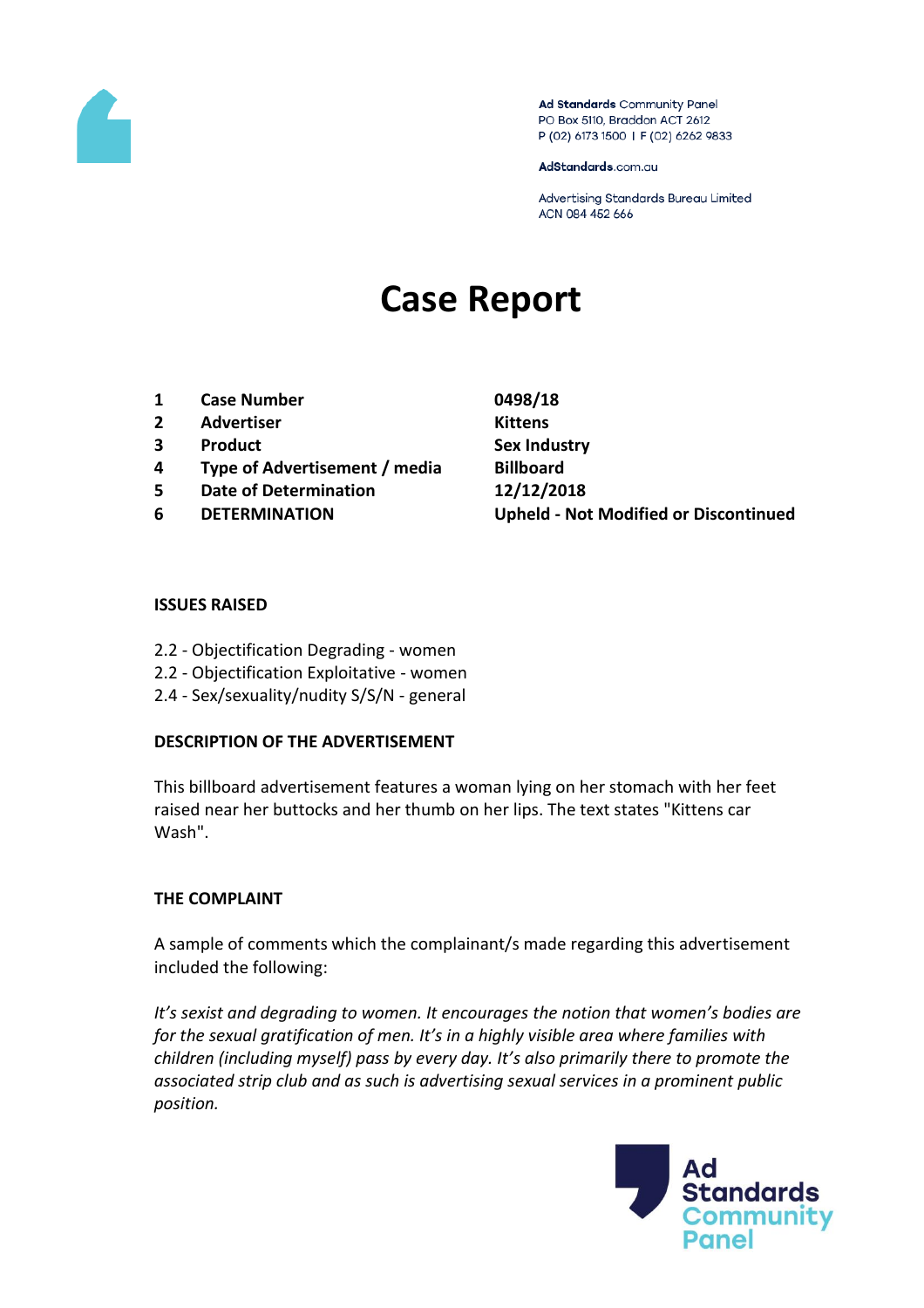

*It is demeaning and overtly sexual for a company who only wash cars. The workers wear bikinis to wash your car but the billboard is also to promote the strip club also called Kittens. It is on a prominent corner of a high traffic area.*

### **THE ADVERTISER'S RESPONSE**

Comments which the advertiser made in response to the complainant/s regarding this advertisement include the following:

*Advertiser did not provide a response.*

## **THE DETERMINATION**

The Ad Standards Community Panel (the "Panel") considered whether this advertisement breaches Section 2 of the AANA Code of Ethics (the "Code").

The Panel noted the complainants' concerns that the advertisement is sexist, degrading to women, and overtly sexual.

The Panel viewed the advertisement and noted the advertiser did not respond.

The Panel noted that the advertised product is a bikini car wash and the advertiser is justified in depicting imagery to describe the service provided that in doing so it meets the provisions of the Code.

The Panel considered whether the advertisement was in breach of Section 2.2 of the Code. Section 2.2 of the Code states: "Advertising or marketing communications should not employ sexual appeal in a manner which is exploitative or degrading of any individual or group of people."

The Panel noted the complainants' concerns that the advertisement is exploitative and/or degrading to women.

The Panel first considered whether the advertisement used sexual appeal.

The Panel noted the billboard advertisement featured a woman lying on her stomach with her feet raised and her thumb on her lip. The woman appeared to be wearing intimate apparel and her pose exposed the majority of her back and the side of her buttocks. The Panel considered that the amount of flesh displayed in combination with the woman's pose did constitute a use of sexual appeal.

The Panel then considered whether the advertisement is exploitative or degrading.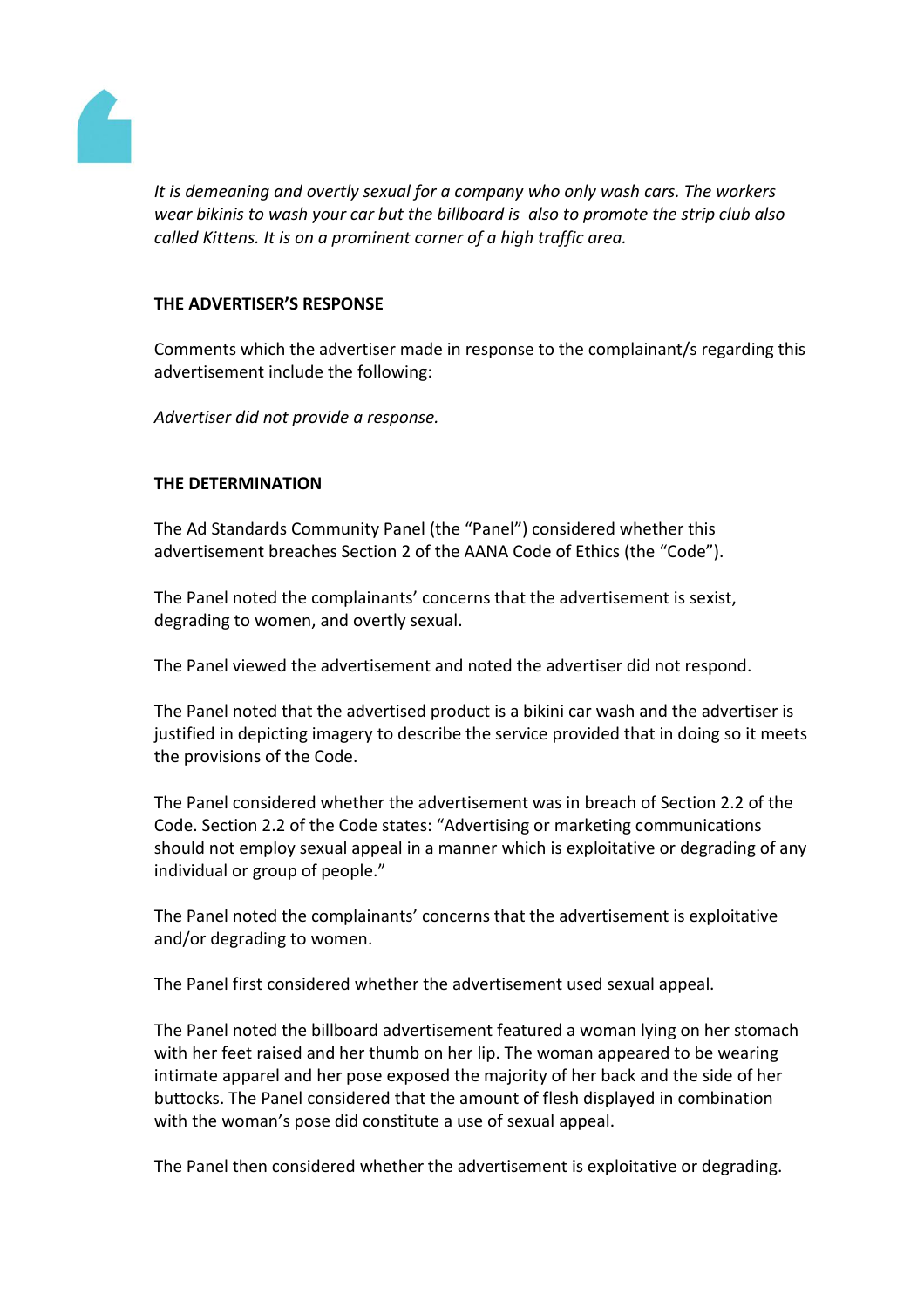

The Panel noted the AANA Practice Note which provides guidance on the meaning of the terms exploitative and degrading:

Exploitative - (a) taking advantage of the sexual appeal of a person, or group of people, by depicting them as objects or commodities; or (b) focussing on their body parts where this bears no direct relevance to the product or service being advertised. Degrading – lowering in character or quality a person or group of people.

The Panel first considered part (a) of the definition of exploitative.

The minority of the Panel considered that the depiction of a woman in lingerie is relevant to the sexualised service of a bikini car wash and that the woman is not depicted as an object or commodity.

The majority of the Panel considered that the woman's body is being used as an object to advertise the service of women washing cars in bikinis. The Panel noted that the model is not pictured wearing a bikini or with any car washing products and that she is depicted lying down with her bottom in the air. The majority considered that this depicts an image of a sexualised woman that is not relevant to the advertised product and considered that the use of the image of a woman in lingerie to promote a car wash is exploitative as it presents the woman as an object.

The Panel then considered part (b) of the definition of exploitative. The Panel considered that the advertisement does focus on the woman's bottom.

A minority of the Panel considered that the depiction of the woman in conjunction with the business name which states "car wash" would be considered by most members of the community to be advertising a lingerie or bikini car wash and therefore the depiction of the woman and the focus on her bottom is directly relevant to the service and is not exploitative.

The majority of the Panel considered however that the service advertised is a car wash, and the focus on the woman's body parts, her buttocks in particular bears no direct relevance to a car washing service and is exploitative.

The Panel determined that the advertisement did employ sexual appeal which was exploitative of the woman pictured and did breach Section 2.2 of the Code.

The Panel then considered whether the advertisement was in breach of Section 2.4 of the Code. Section 2.4 of the Code states: "Advertising or Marketing Communications shall treat sex, sexuality and nudity with sensitivity to the relevant audience".

The Panel noted a complainant's concern that the advertisement is there to promote the associated strip club and as such is advertising sexual services in a public location.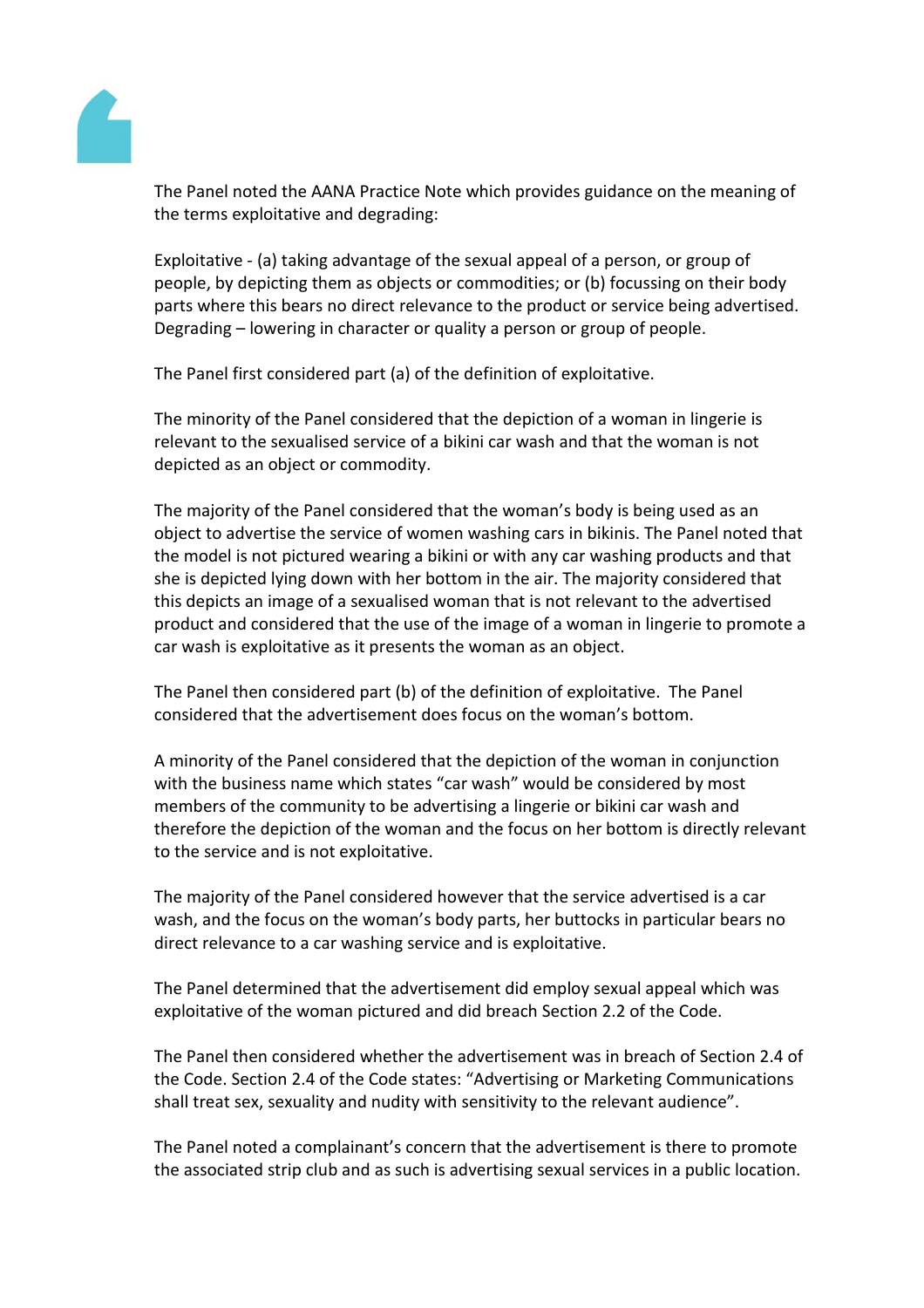

The Panel noted that whether or not a sex related product or service is allowed to be advertised is a matter for government and the charter of the Panel is to consider the content of advertisements within the context of the Code of Ethics.

The Panel then noted the complainants' concerns that the advertisement is overtly sexual and is inappropriate for children.

The Panel noted that this billboard advertisement in located on a busy road and was visible to people walking and driving past the business, and considered that the relevant audience for this poster would be broad and would include children.

The Panel noted it had dismissed a similar advertisement for the same advertiser in case 0437/14 in which:

"A minority of the Board considered that the image in the current advertisement was not appropriate for display above a car wash venue as the image is sexualised and features a woman in a submissive position.

"Following considerable discussion however the majority of the Board noted that it had previously dismissed similar images both for the same advertiser (0286/12) and in case 0047/13 and considered that in the current advertisement, unlike the image in case 0225/10 (in which a woman is depicted lying down with her head turned away from the viewer and her back arched), the woman's head is turned towards the camera and her breasts are more covered.

"The majority of the Board noted that the billboard is located above the car wash premises and considered that in the context of a bikini carwash the content of the advertisement was not inappropriate. The Board noted the complainant's concern about the current billboard being easily viewed by children but considered that the level of nudity is consistent with similar images for lingerie advertising and that the pose of the woman is not overtly sexual."

In the current case, a minority of the Panel noted the depiction of clothing on the model, and considered that the woman's breasts and genitals are not visible, and the depiction of the side of her buttocks is not inappropriate. The minority noted that the woman is clearly wearing some form of clothing, and considered that her pose is not too sexualised for a public billboard.

The majority of the Panel however considered that the pose of the woman is seductive and highly sexualised, particularly considering the woman's thumb to her mouth, the sheer lingerie, stiletto shoes and sexualised pose with her bottom in the air. The majority considered that the imagery included on the billboard is strongly sexualised and is visible to a broad audience which is likely to include children.